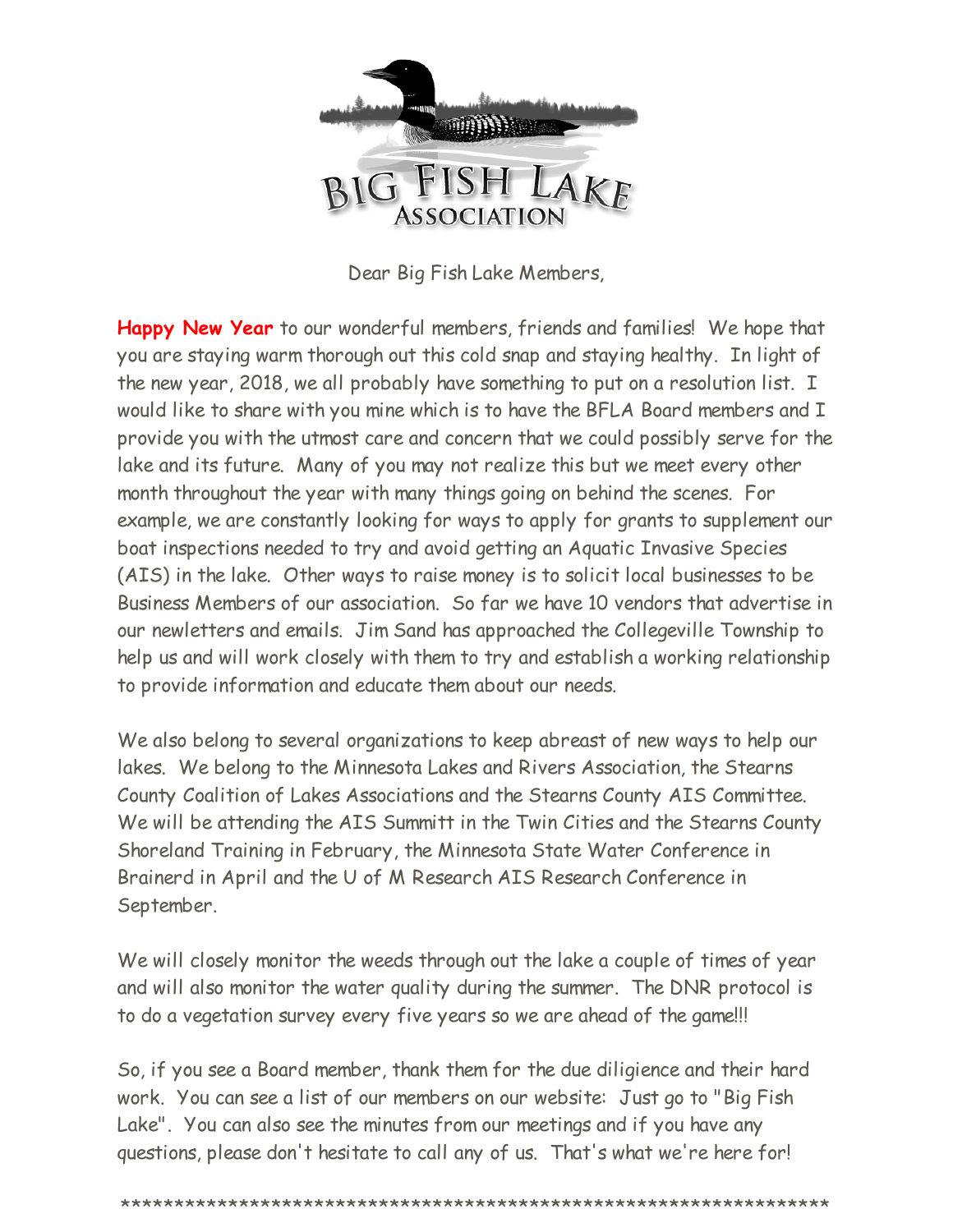## Membership Drive Update

As of today, we have approximately 100 families that have sent in their membership dues and contributions. The response to this drive as been wonderful! To date, we have raised just over \$17,000 and are still waiting to hear from at least another 60 or so past contributors. We would like to welcome our new members: Dan & Chong Beckius, Jon Blixt, Gene & Dottie Eisenschenk, Dustin Hanneman, John & Cherie McDowall and Lon & Nida Negen. If you have not sent in your payment yet please do so. This will save us time and money if we do not have to send you a reminder. Our goal is to make \$24,000 this year. We will have enough to cover our costs for the boat inspections and to put some money into our Emergency Fund pending a possibility of an AIS entering our lake. Thank you to each and every one of you for your care and concern for our lake. You truly are a blessing and it does take each and everyone of us to do our part!!

\*\*\*\*\*\*\*\*\*\*\*\*\*\*\*\*\*\*\*\*\*\*\*\*\*\*\*\*\*\*\*\*\*\*\*\*\*\*\*\*\*\*\*\*\*\*\*\*\*\*\*\*\*\*\*\*\*\*\*\*\*\*\*\*\*

## Family Looking to Rent This Summer

There is a family looking to rent a cabin or home on Big Fish Lake this summer during the month of July. If you are interested or know of someone that may be interested, please contact Tim Mattson at his office: 952-542-7985 or his cell at 612-716-4180. His email address is: TMattson@emclic.com. Tim spent many summers on Big Fish Lake with his grandparents in the 80's and 90's. He spent time in the Walcoff cabin off of Theresia Terrace and then also on Hidden Cove Road as well.

## Thank you for your time and concern for our lake!

Kit Ferber President 320-249-4800

## **Cold Spring Agency, Inc.**

401 Main Street, Cold Spring 320-685-8655 Agent/Manager: Jamie Thomes [www.statebankcoldspring.com](http://r20.rs6.net/tn.jsp?f=001dXLVfn0JWnoztlg55MXMMDI5gB0pW9SzyGtXm3R0Kt4riQ0mns_wjGu_q_W93yUnGmDMQYj4sbCqo4uMgB5a7vdMqAwygC4E8HW5wEf3meu05ejIsdEqRoHukoKCoCKR_ag9mPEk0S2mMfbfsr2_X8c8c5Zt5ukG7nfR8vSL-BHKkuHeH7NKdQ==&c=&ch=)

CallJamie for all your insurance needs. Conveniently located at the State Bank of Cold Spring on the corner of Red River and Main.

#### **In Tune Marine**

18942 Co Rd 83 Richmond, MN 56368

#### **Hirschfeld Real Estate, Josh Hirschfeld** 27867 County Road 50, Cold Spring 320-493-1269 [www.joshhirschfeld.com](http://r20.rs6.net/tn.jsp?f=001dXLVfn0JWnoztlg55MXMMDI5gB0pW9SzyGtXm3R0Kt4riQ0mns_wjGu_q_W93yUn_Nr-uAFxnhPExPhe_BkoeIp1rCnYGWwCxMgNVojgPUHzlfNT-irbPC0CLFyygUSamHbTzozhyq7jndInrFHEEustt7Qi1r5o5dP-VLxpBaJ5gS59EhwyAw==&c=&ch=) Residential and Commercial Real Estate Services

#### **Kraemer Refrigeration, Josh Kraemer**

21034 Fruitwood Road, Richmond 320-597-7272